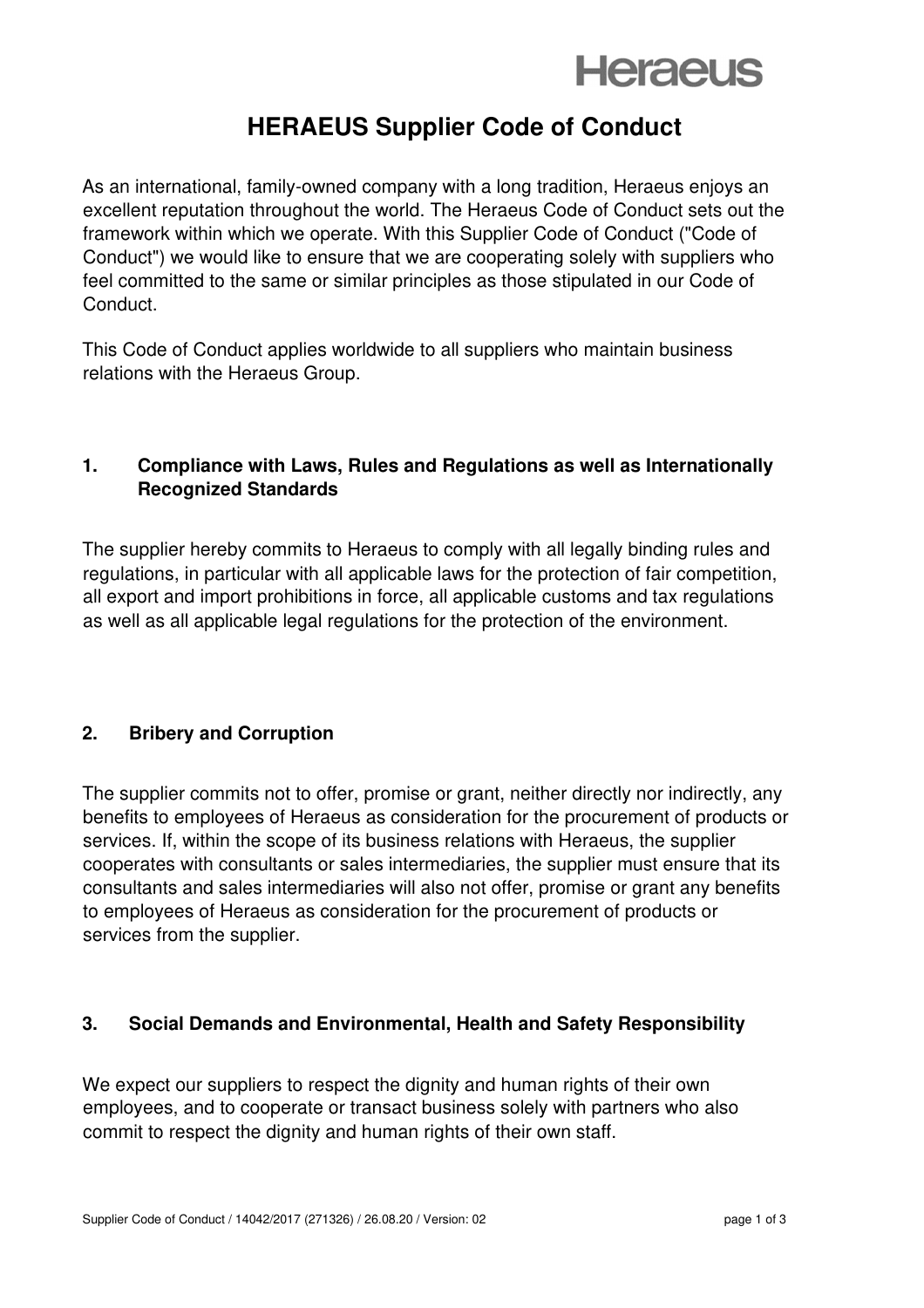# **Heraeus**

The supplier commits

- not to employ children below the minimum age for admission to employment permitted by applicable law
- to respect the personal dignity, privacy and personal rights of every individual;
- not to employ anybody against their will and not to force anybody to work;
- not to tolerate any unacceptable treatment of employees such as, e.g., psychological coercion, sexual or personal harassment, and discrimination;
- to ensure appropriate payment and to guarantee the statutory national minimum wage;
- to observe the legally permitted maximum working hours; and
- to recognize the freedom of association.

### **4. Environmental Protection**

The supplier commits to comply with all statutory provisions for the protection of the environment, to minimize environmental impacts, and to continually improve its environmental performance.

### **5. Protection of Trade Secrets**

The supplier commits to refrain from the unauthorized disclosure of any business and trade secrets of Heraeus or of the business partners of Heraeus, from the transmission of any such business and trade secrets to any third party without the written consent of Heraeus, and from the unauthorized use of such business and trade secrets for its own purposes. Business and trade secrets within the meaning of the this provision are all documents and information which are not generally available and not in the public domain, and in whose secrecy Heraeus has an interest.

### **6. Termination, Contractual Penalties**

Heraeus may terminate any and all contracts, agreements and undertakings with the supplier without notice effective immediately if the supplier violates any obligation under this Code of Conduct. Furthermore, the supplier is committed to indemnify and hold harmless Heraeus from and against any third-party claims which are asserted or entered against Heraeus on account of, or in connection with, the supplier's breach of its obligations set forth herein.